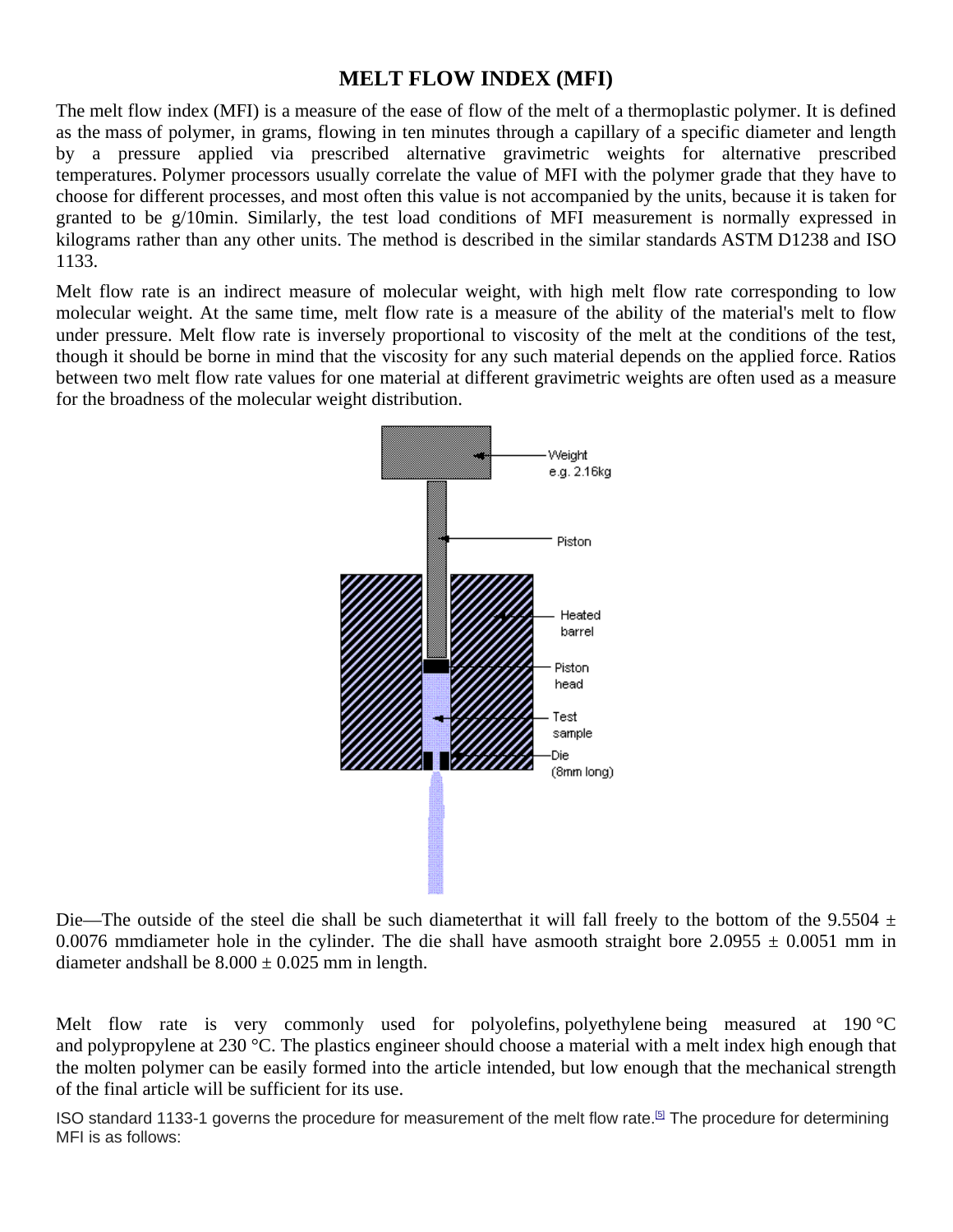- 1. A small amount of the polymer sample (around 4 to 5 grams) is taken in the specially designed MFI apparatus. A die with an opening of typically around 2 mm diameter is inserted into the apparatus.
- 2. The material is packed properly inside the barrel to avoid formation of air pockets.
- 3. A piston is introduced which acts as the medium that causes extrusion of the molten polymer.
- 4. The sample is preheated for a specified amount of time: 5 min at 190  $\degree$ C for polyethylene and 6 min at 230 °C for polypropylene.
- 5. After the preheating a specified weight is introduced onto the piston. Examples of standard weights are 2.16 kg, 5 kg, etc. e.
- 6. The weight exerts a force on the molten polymer and it immediately starts flowing through the die.
- 7. A sample of the melt is taken after the desired period of time and is weighed accurately.
- 8. MFI is expressed in grams of polymer per 10 minutes of duration of the test.

## **HEAT DISTORTION TEMPERATURE**

The heat distortion (or heat defelction) temperature (HDT) is an important property of polymers. It gives an indication at what temperature materials start to "soften" when exposed to a fixed load at elevated temperatures. As per ASTM D 648, a bar of rectangular cross section is tested in theedgewise position as a simple beam with the load applied at itscenter to give maximum fiber stresses of 0.455 MPa (66 psi) or1.82 MPa (264 psi). The<br>specimen is immersed underload in a heat-transfer medium provided with a means ofraising the temperature at specimen is immersed underload in a heat-transfer medium provided with a means ofraising the temperature a  $2 \pm 0.2$ °C/min. The temperature of the medium is measured when the test bar has deflected 0.25mm (0.010 in.). This temperature is recorded as the deflectiontemperature under flexural load of the test specimen.

Calculate the testing force and the mass that must be added to achieve the desired stress as follows:

 $F = 2Sbd^2/3L$ 

 $F =$ load, N

- $S =$  fiber stress in the specimen (0.455 MPa or 1.82 MPa),
- $b =$  width of specimen, mm,
- $d =$  depth of specimen, mm,
- $L =$  distance between supports, (101.6 mm—Method A, or 100 mm—Method B)

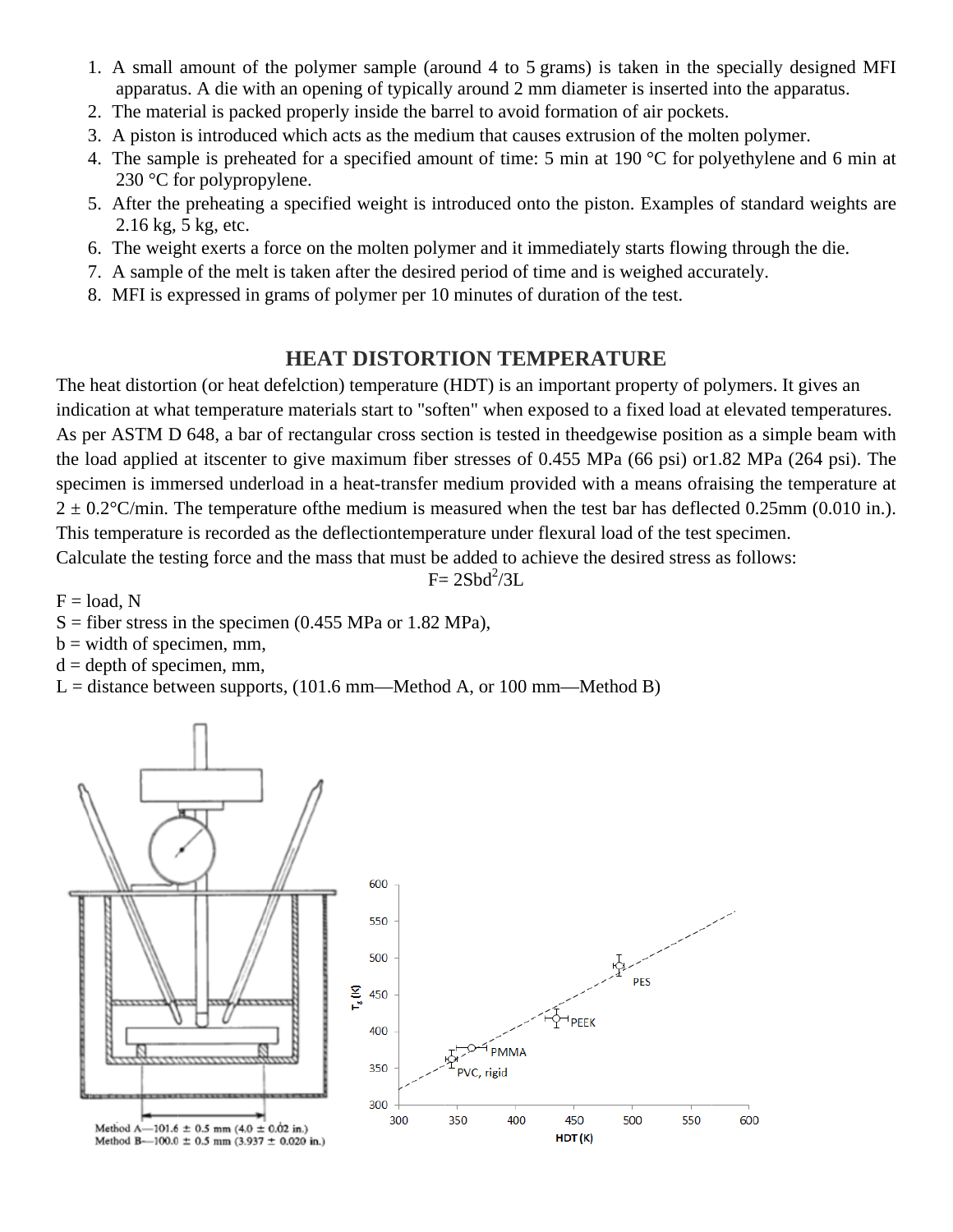The heat deflection temperature of amorphous materials is related to the glass transition temperature (amorphous materials) or melting temperature (crystalline materials). The HDT, is a useful indicator of the temperature limit above which the material cannot be used for structural applications. It is often reported on the TDS of commercial grades of plastics. However, HDT and  $T_g$  (or  $T_m$ ) cannot be used Interchangeable. The Tg describes the temperature at which vitrification or glassification begins, i.e when "freezing" of the movements of chain segments (kinetic units) takes place, whereas the HDT is a macroscopic measure of the "stiffness" of a material when the temperature increases. For unfilled systems, the two properties are often closely related (see Figure below). However, fillers, and reinforcements will greatly change the HDT since reinforcements make the material stiffer whereas the  $T_g$  is not noticeably affected by these ingredients since it describes the softening of the polymeric portion. Infact, the HDT of filled and unfilled plastics can vary a lot, depending on the filler / fiber content and type. Both properties are equally affected by plasticizers.

For structural applications, the HDT is often a better measure for the temperature application limit than the  $T_g$  (or  $T_m$ ). Sometimes, manufacturers and suppliers of polymeric materials confuse these two properties. However, these properties are not interchangeable.

# **VICAT SOFTENING POINT (VSP)**

**Vicat softening** temperature or **Vicat** hardness is the determination of the **softening point** for materials that have no definite melting **point**, such as plastics. It is taken as the temperature at which the specimen is penetrated to a depth of 1 mm by a flat-ended needle with a 1 mm<sup>2</sup> circular or square cross-section.



#### **Summary of Test Method**

A flat-ended needle loaded with a specified mass isplaced in direct contact with a test specimen. The mass appliedcan be one of two accepted loads, as follows:

Loading  $1-10 \pm 0.2$  N

Loading  $2-50 \pm 1.0$  N

The specimen and needle are heated at either of two permissiblerates, as follows:

Rate  $A$ —50  $\pm$  5°C/h Rate B—120  $\pm$  10<sup>o</sup>C/h

The temperature at which the needle has penetrated to a depthof  $1 \pm 0.01$  mm is recorded as the Vicat softening temperature.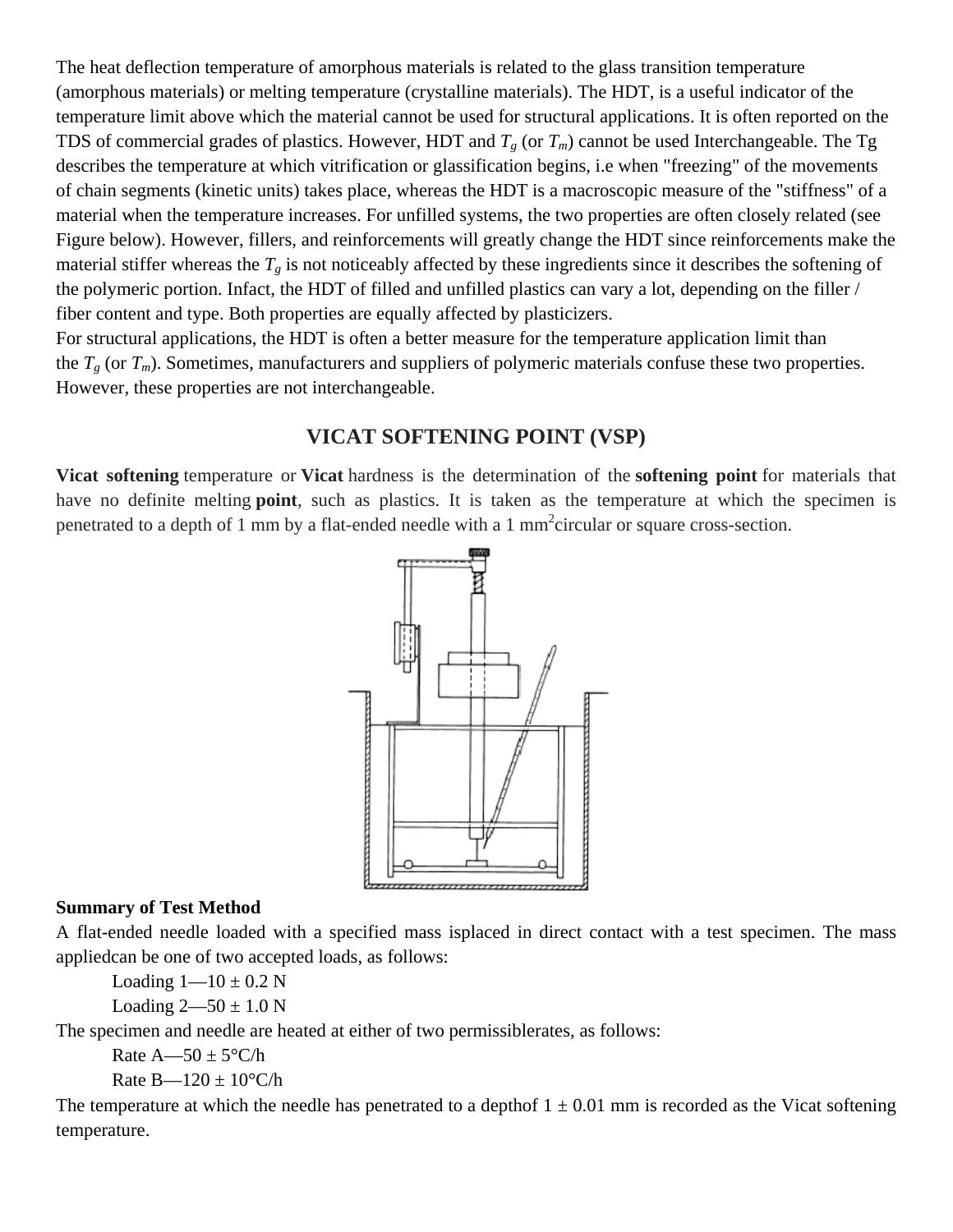# **ELECTRICAL PROPERTIES**

#### **DIELECTRIC STRENGTH (ASTM D 149, IEC 243-1)**

The dielectric strength of an insulating material is defined as the maximum voltage required to produce a dielectric breakdown. Dielectric strength is expressed in volts per unit of thickness such as V/miL. All insulators allow a small amount of current to leak through or around themselves. Only a perfect insulator, if there is such an insulator in existence, can be completely free from small current leakage. The small leakage generates heat, providing an easier access to more current. The process slowly accelerates with time and the amount of voltage applied until a failure in terms of dielectric breakdown, or what is known as puncture, occurs. Obviously, dielectric strength, which indicates electrical strength of a material as an insulator, is a very important characteristic of an insulating material. The higher the dielectric strength, the better the quality of an insulator. Table 4-1 lists some typical dielectric strength values of common plastics materials. Three basic procedures have been developed to determine dielectric strength of an insulator. Figure 4-1 illustrates the basic setup for a dielectric strength test. A variable transformer and a pair of electrodes are normally employed. Specimens of any desirable thickness prepared from the material to be tested are used. Specimen thickness of 1/16 in. is fairly common.

The first procedure is known as the short-time method. In this method, the voltage is increased from zero to breakdown at uniform rate. The rate of rise is generally 100, 500, 1000, or 3000 V/sec until the failure occurs. The failure is made evident by actual rupture or decomposition of the specimen. Sometimes a circuit breaker or other similar device is employed to signal the voltage breakdown. This is not considered a positive indication of voltage breakdown because other factors such as flashover, leakage current, corona current, or equipment magnetizing current can influence such indicating devices.

The second method is known as the slow rate-of-rise method. The step-by-step test method requires applying initial voltage equal to 50 percent of the breakdown voltage, as determined by the short-time test, and then increasing the voltage in equal increments and holding for specified time periods until the specimen breaks down. In almost all cases, the dielectric strength values obtained by the step-by-step method corresponds better with actual use conditions. However, the service failures are generally at voltage below the rated dielectric strength because of the time factor involved (2). The dielectric strength of an insulating material is calculated as follows:

Dielectric strength  $(V/\text{mil}) = \frac{\text{Breakdown voltage (V)}}{\text{Thickness (mil)}}$ 

#### **Dielectric Constant (Permittivity)**

The dielectric constant of an insulating material is defnedas the ratio of the charge stored in an insulating material placed between two metallic plates to the charge that can be stored when the insulating material is replaced by air (or vacuum). Defined another way, the dielectric constant is the ratio of the capacitance by two metallic plates with an insulator placed between them and the capacitance of the same plates with a vacuum between them.

$$
Dielectric\ constant = \frac{Capacitance, Material\ as\ dielectric}{Capacitance, Air (or Vacuum) as dielectric}
$$

Simply stated, the dielectric constant indicates the ability of an insulator to store electrical energy. In many applications, insulating materials are required to perform as capacitors. Such applications are best served by plastic materials having a high dielectric constant. Materials with a high dielectric constant have also helped in reducing the physical size of the capacitors. Furthermore, the thinner the insulating material, the higher the capacitance. Because of this fact, plastic foils are extensively used in applications requiring high capacitance. One of the main functions of an insulator is to insulate the current-carrying conductors from each other and from the ground. If the insulator is used strictly for this purpose, it is desirable to have the capacitance of the

insulating material as small as possible.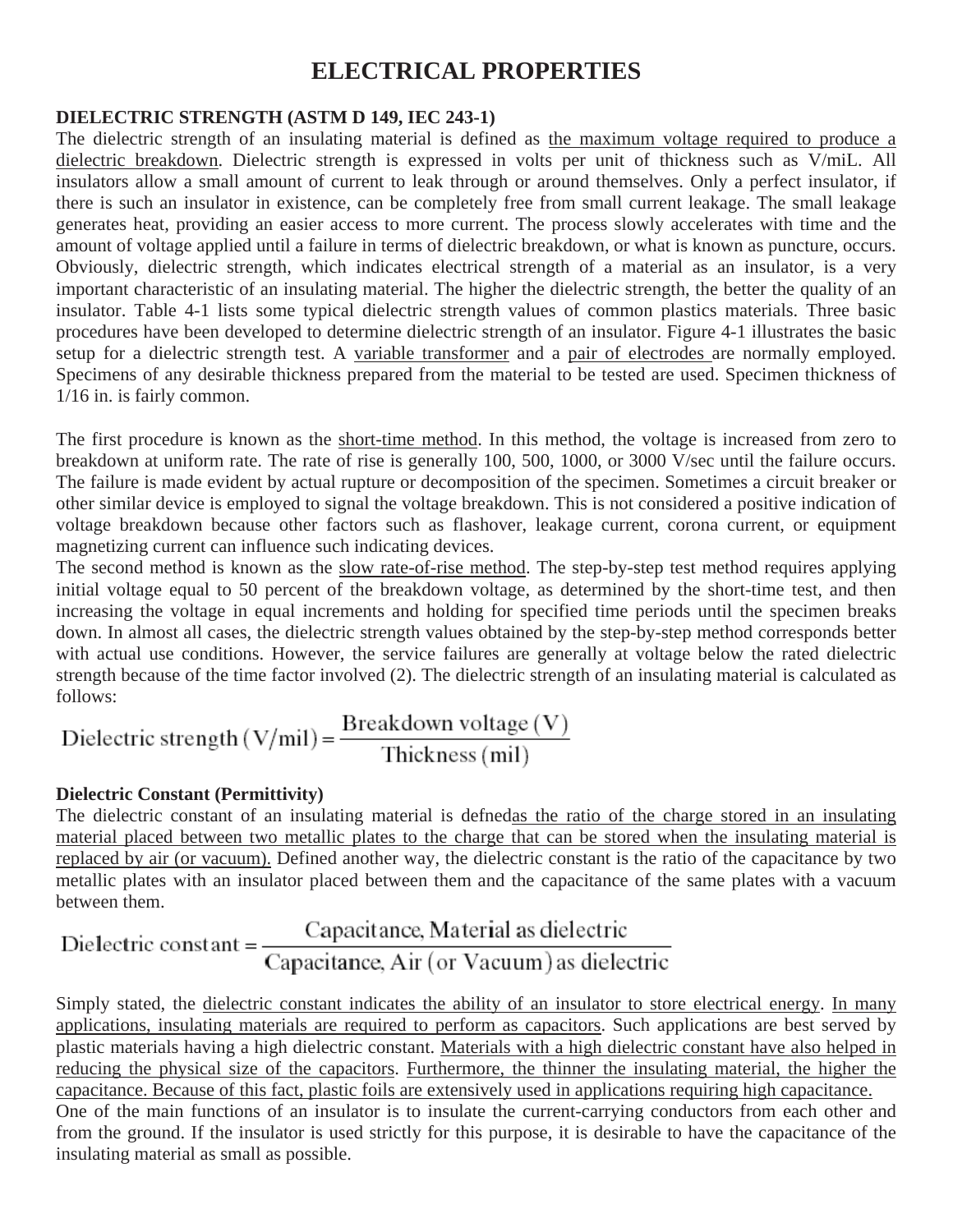For these applications, one is looking for materials with very low dielectric constant. Table 4-2 lists typical dielectric constant values of various plastics. The dielectric constant of air (or vacuum) is 1 at all frequencies. The dielectric constant of plastics varies from 2 to 20.



Dielectric constant is the ratio of the system capacitance with the plastic specimen as the dielectric to the capacitance with a vacuum as the dielectric.

The dielectric constant test is fairly simple. The test specimen is placed between the two electrodes, as shown in Figure 4-2, and the capacitance is measured. Next, the test specimen is replaced by air and the capacitance value is again measured. The dielectric constant value is determined from the ratio of the two measurements. Dielectric constant values are affected by factors such as frequency, voltage, temperature, and humidity.

#### **Dissipation Factor**

In all electrical applications, it is desirable to keep the electrical losses to a minimum. Electrical losses indicate the inefficiency of an insulator. The dissipation factor is a measure of such electrical inefficiency of the insulating material. The dissipation factor indicates the amount of energy dissipated by the insulating material when the voltage is applied to the circuit (6). The dissipation factor is defined as the ratio of the conductance of a capacitor in which the material is the dielectric to its susceptance or the ratio of its parallel reactance to its parallel resistance. Most plastics have a relatively lower dissipation factor at room temperature. However, at high temperatures, the dissipation factor is quite high, resulting in greater overall ineffciency in the electrical system. The loss factor which is the product of dielectric constant and the dissipation factor, is a frequently used term, which relates to the total loss of power occurring in insulating materials.

# **OPTICAL PROPERTIES**

#### **REFRACTIVE INDEX (ASTM D 542, ISO 489)**

Refractive index is a fundamental property of transparent materials. Refractive index values are very important to a design engineer involved in designing lenses for cameras, microscopes, and other optical equipment. The refractive index, also known as the index of refraction, is defined as the ratio of the velocity of light in a vacuum (or air) to its velocity in a transparent medium. The Abbé refractometer is the refractometer most widely used to determine the index of refraction

#### **LUMINOUS TRANSMITTANCE AND HAZE**

Luminous transmittance is defined as the ratio of transmitted light to the incident light. The value is generally reported in percentage of light transmitted. Polymethyl methacrylate, for example, transmits 92 percent of the normal incident light. There is about 4 percent reflection at each polymer–air interface for normal incident light.